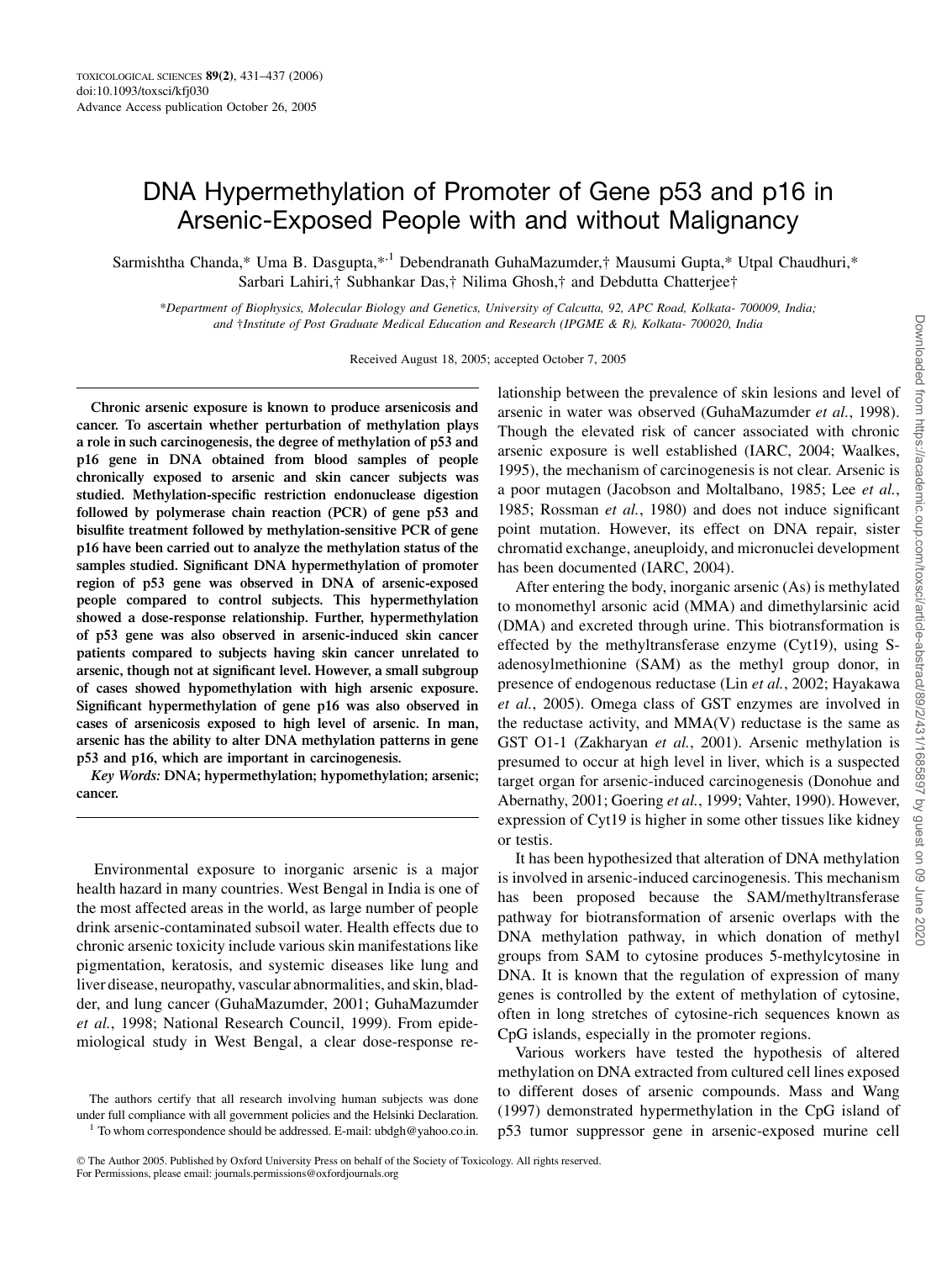lines. Subsequently, both hyper- and hypomethylation of DNA have been demonstrated by Zhong and Mass (2001) using methyl-sensitive PCR on human lung and kidney cell lines.

We report the results of a study on a cross-section of arsenicexposed population of West Bengal, India. Blood samples were collected from cases showing evidence of arsenicosis and arsenic-related cancer. Two tumor suppressor genes, p53 and p16, have been chosen for this study. p53 gene, known as "guardian of the genome" protects the genome against insults and induces growth arrest at  $G_1$  and apoptosis at  $G_2$ . Gene p16 has also been included in this study, as it also induces growth arrest at  $G_1/S$  in damaged cells by binding to CDK 4/6, thus working on the Retinoblastoma-1 gene–mediated pathway (Lewin, 2004). In one group of cases, promoter region of p53 has been studied using the methyl sensitive restriction enzyme HpaII. In another group, promoter region of p16 has been studied by bisulfite modification of the DNA followed by methyl-sensitive PCR analysis. Hypermethylation of promoter region of both the genes were observed in people suffering from arsenicosis. Also, promoter region of p53 gene was found to be hypermethylated in individuals with arsenic-induced skin cancer compared to those with skin cancer unrelated to arsenic exposure.

## MATERIALS AND METHODS

Subjects. Subjects of this study were taken from the arsenic clinic of Institute of Post Graduate Medical Education and Research, Kolkata, India. The arsenic clinic is a tertiary referral center. All the cases recruited were referred cases from South 24 Parganas, one of the worst affected districts of West Bengal. Epidemiological studies were being carried out in this district since 1995 (GuhaMazumder et al., 1998; Haque et al., 2003). Arsenic exposure data of all these people were therefore known to the investigators. Criteria for diagnosis of arsenicosis were based on parameters described earlier (GuhaMazumder, 2001). Briefly these are as follows.

(1) History of taking arsenic contaminated water  $(>50 \text{ µg/l})$  for more than 6 months.

(2) Presence of characteristic skin manifestation of chronic arsenic toxicity:

<sup>d</sup> Hyperpigmentation—It may be diffuse, spotty or blotchy, scattered all over the body and limbs in bilaterally symmetrical fashion.

<sup>d</sup> Hypopigmentation—Spotty hypopigmentation all over the body, distributed in bilaterally symmetrical fashion.

<sup>d</sup> Keratosis—Hyperkeratosis or thickening of palm and sole. In severe cases nodularity of palm and sole or dorsum of feet.

The skin lesions did not simulate with any other known skin disease.

Skin cancer (arsenical and nonarsenical). Cancer diagnosis was based on histological evidence of malignancy in the biopsy tissues obtained from affected (nodular and/or ulcerated) areas of the body. All cancer cases studied were found to be suffering from squamous cell carcinoma.

Cases of arsenic-induced skin cancer were recruited from arsenic clinic, while skin cancer subjects unrelated to arsenic were recruited from the dermatology outpatients department of the institute.

Control selection. The studies were carried out in two phases. In phase I, methylation of p53 promoter region was studied using methyl-sensitive restriction endonuclease.

In phase II, methylation of p16 gene was studied by bisulfite modification of the DNA followed by methyl sensitive PCR.

For phase I study population, controls were living in the same area from where cases came to the arsenic clinic. They were drinking water from tube wells having arsenic level less than 50 µg/l, and they did not have any skin lesion (Group A). In phase II study population, a group of volunteers living in non-arsenic-affected areas and using surface water were used as control (Group O).

History of arsenic exposure of each participant was obtained in detail, including duration of intake of water from the source. Water samples were collected from tube wells used for drinking and cooking purposes by each participant. Level of arsenic in water was determined by atomic absorption spectrophotometer with hydride generation system (AAS) and expressed as lg/l. Participants have been divided into groups, as shown in Table 1, according to the concentration of arsenic in their drinking water.

History regarding smoking habit and occupation were taken from each participant.

In all, there were 96 samples in phase I and 62 in the phase II experiments, of which 24 and 11 were controls, respectively.

Written informed consent was obtained from all subjects before recruitment in this study. Institutional ethical clearance was also obtained. The name of the institute where human studies were carried out is Institute of Post Graduate Medical Education and Research, Kolkata (IPGME & R), which is run by the government of West Bengal, a state government within the framework of Republic of India. Ethical principles followed by the institute are guided by rules as formulated by Indian Council of Medical Research, and these are in agreement with Helsinki rules.

During field survey as a part of an epidemiological study, people exposed to arsenic were referred to the arsenic clinic of IPGME & R for further investigation and assessment of their illness, if any. The study subjects gave consent to undergo investigations, including blood and other tests at arsenic clinic of the hospital for ascertaining the nature of their illness and also for ascertaining DNA methylation. Results of blood tests (e.g., hemoglobin value, liver function test, chest X-ray, and CT scan) were given to the subjects who showed evidence of disease, when they attended the clinic.

Collection of blood samples. Blood samples were collected in vials containing anticoagulant EDTA and kept at  $-20^{\circ}$ C until subsequent analysis.

DNA isolation from blood. DNA was extracted from whole blood by conventional chloroform extraction method using 0.01% SDS and proteinase K (0.1 mg/ml) (Miller et al., 1988).

Analysis of methylation status of CCGG sites by methyl-sensitive PCR. The promoter region of p53 gene contains two CCGG sites beginning at bases 703 and 883 (Gen Bank accession no: X 54156). The Hpa II restriction enzyme will cleave CCGG sequences, which are not methylated at the internal or external cytosine. Msp I is the isoschizomer of Hpa II, which will cleave

#### TABLE 1

## Participant Groups, According to Arsenic Concentration in Drinking Water

| Group                                    | Arsenic level in<br>drinking water $(\mu g/l)$      |
|------------------------------------------|-----------------------------------------------------|
| Group A control                          | <50                                                 |
| Group B                                  | $51 - 250$                                          |
| Group C                                  | $251 - 500$                                         |
| Group D                                  | 501-1000                                            |
| Group E (Arsenic-associated skin cancer) | 300-1000                                            |
| Group F (Nonarsenic cancer)              | < 50                                                |
| Group O                                  | uses surface water from<br>non-arsenic-exposed area |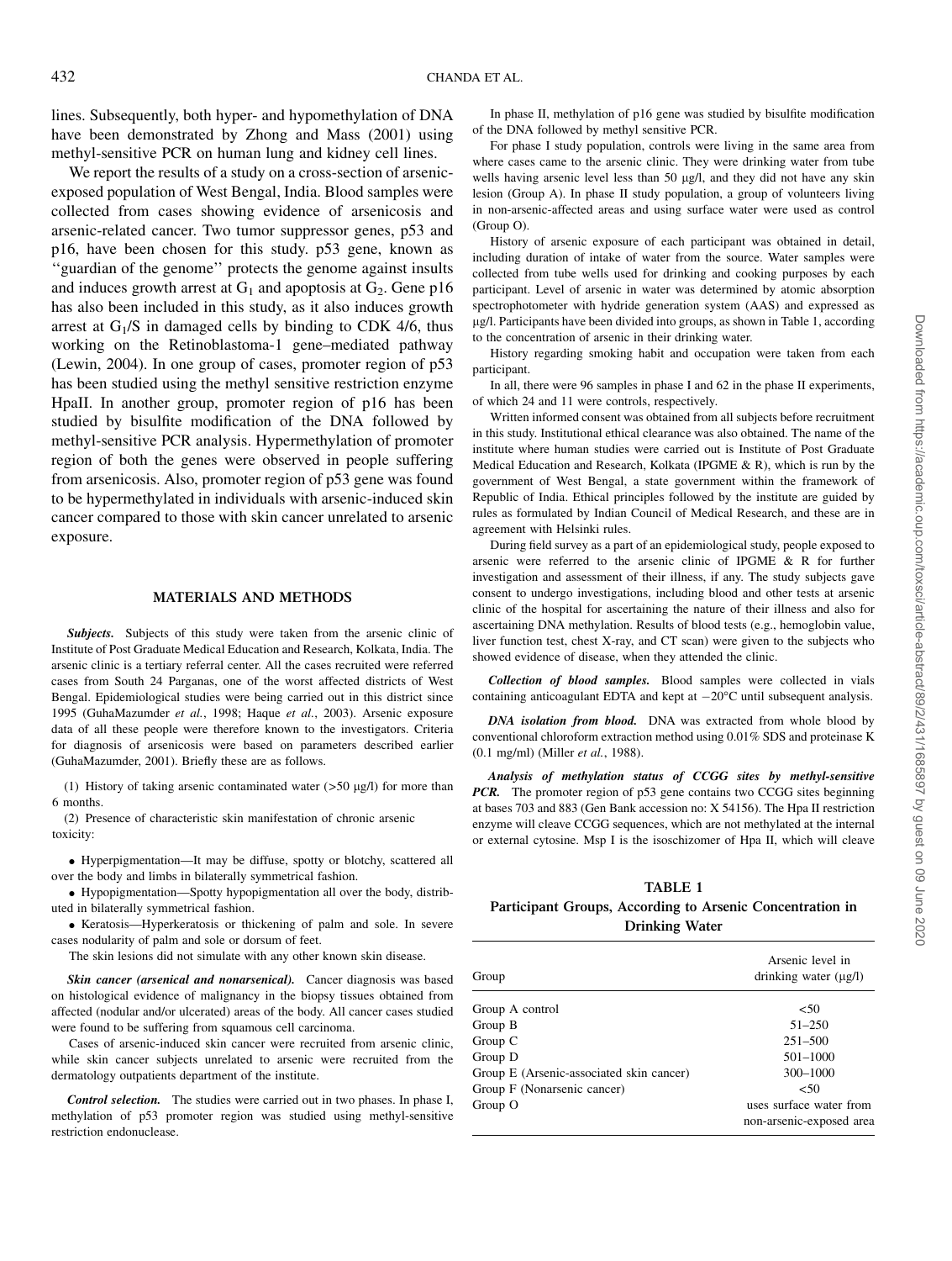the CCGG sequence irrespective of its methylation status. Therefore, Msp I is used as a control for Hpa II digestion.

PCR amplification of the sequence in region (638–978) cannot be performed if one of the CCGG sequences has been cleaved. DNA methylated on both the CCGG sequences is resistant to Hpa II digestion and can be amplified by PCR.

Concentration and purity of DNA was estimated by determining optical density at 260nm and 280 nm. 300 ng of genomic DNA (OD 260/280  $> 1.8$ ) was digested with 2 units of Hpa II or Msp I at 37°C for overnight. Enzyme was inactivated at 95°C for 10 mins. A control was also taken which contained no Hpa II or Msp I. Digested products were then ethanol precipitated.

An aliquot of 100 ng of the digested product was then used as a template in PCR reaction (Mass and Wang, 1997) with 5 µci of  $\alpha$ -<sup>32</sup>P-dCTP (4000 Ci/ mmol). The PCR product was subjected to electrophoresis on 2% agarose gel. Taking the control band of 340 bp as a guide, analogous bands were excised, melted in  $0.1N$  HCl, and the  $32P$  content was quantified by scintillation counting. Count in the Msp I-digested DNA band was taken as the background. Normalized value of increase of count in the Hpa II-digested DNA band over the background was considered as a measure of the level of template DNA present in the HpaII-digested sample and is indicative of methylation level in the DNA. Control experiments (data not shown) have been performed to ensure that amplification is at linear stage in the PCR regime used.

Bisulfite treatment of DNA and methyl sensitive PCR. Sodium bisulfite modification of DNA to transform the unmethylated cytosines to uracil was done according to Herman et al. (1996) with some modification. 800 ng of genomic DNA was diluted to 30 µl with sterile distilled water. Diluted DNA was then subjected to alkali denaturation with 2.25  $\mu$ l of 2 M NaOH for 10 min at 37 $\degree$ C. It was then incubated at 50 $\degree$ C for 4 h after mixing with 15  $\mu$ l of 10 mM freshly prepared hydroquinone and  $260 \mu l$  of 3 M freshly prepared sodium bisulfite (pH adjusted to 5.0 by NaOH). After incubation, the DNA was cleaned using 1 ml of DNA Wizard clean-up resin, and then the modification was completed by adding NaOH. Finally, the DNA was precipitated using polyethylene glycol and dissolved in sterile distilled water. This modified DNA was then subjected to PCR amplification by methylation-specific and unmethylation-specific primers as described earlier (Herman et al., 1996).

The PCR products electrophoresed on 2% agarose gel were then analyzed densitometrically (Kodak Digital Science ID). The ratio of the amplified product generated using methylation-specific to unmethylation-specific primers gives a measure of degree of methylation. Initial standardization with varying amounts of starting DNA established that the amplification was at linear stage at the conditions used (data not shown).

Statistical analysis. For finding the significance of the difference in degree or extent of DNA methylation between different arsenic exposure groups, we assumed no particular pattern of distribution of data. We therefore performed two-tail median test (Das and Das, 1998), which is a nonparametric alternative of Student t-test, for widely distributed data. For median test, the raw data of each group were compared with the data of control group, and composite median were calculated in each case. Then the number of data in each group and that of the control group greater than or less than the respective composite median value is tabulated in  $2 \times 2$  contingency table, and the chi square value was calculated after Yate's correction wherever necessary. The calculated chi square value was then compared to critical chi square value at different level of significance.

## RESULTS

Characteristics of subjects belonging to the two study populations with regard to age, sex, smoking habit, and duration of arsenic exposure, along with their methylation status are given in Tables 2 and 3. The majority of people in both study populations are males belonging to the age group of 20 to 60 years. There are more smokers than nonsmokers among both the study populations. Duration of arsenic exposure varied between 9.5 to 19 years. Data regarding methylation of promoter region of p53 gene are plotted in Figure 1a. In the majority of cases, the methylation values are found to be increasingly higher as the dose of arsenic exposure increases.

The values are also distributed in the higher range in case of arsenic-induced skin cancer compared to those with skin cancer unrelated to arsenic. However, data of a small group of people who are exposed to high level of arsenic  $(251-1000 \mu g/l)$  have had distribution of their methylation value in the lower range of group.

Figure 1b shows the methylation data of p16 gene study population. Increasing values of methylation are also seen with higher concentration of arsenic in water. Hypermethylation was also seen in some cases of arsenic-induced cancer. Statistical analysis (Table 4) using nonparametric median test indicates that there is a significant hypermethylation of promoter region of p53 gene compared to control subjects ( $p <$ 0.001) in the higher exposure groups C and D. The hypermethylation of p53 gene showed a dose-response pattern. Further, hypermethylation was also observed in individuals with arsenic-induced skin cancers compared to those with skin cancer unrelated to arsenic ( $p < 0.2$ ). However, a small number of people with high arsenic exposure showed hypomethylation. Significant hypermethylation ( $p < 0.02$ , 0.001 for group C and D, respectively) of gene p16 was observed among people with high arsenic exposure  $(251$  to  $1000 \mu g/l)$  compared to control group.

There was no difference in methylation value in regard to age, sex, or smoking habit among the study subjects. However, because of the small number of cases among different groups, no statistical analysis was carried out.

## DISCUSSION

Cytosine methylation is of critical importance in animal development. DNA methylation has been implicated as one of the epigenetic mechanisms which perpetuate repression of genes in vertebrates. Hypermethylation and consequent silencing of tumor suppressor and repair genes is implicated as an early event in certain types of malignancy like lung, colorectal, breast, and other cancers (Heish and Ganther, 1977; Herman et al., 1994; Merlo et al., 1995; Graff et al., 1995). Though there is still confusion on the exact role of methylation in this process, silencing of genes like TIMP-3 through methylation has been correlated with metastasis in advanced stage of cancer like esophageal adenocarcinoma (Darnton et al., 2005). Hypomethylation, on the other hand, offers growth advantage and is an important step in the genesis of many cancers (Strachan and Read, 1999). Due to the poor in vitro mutagenicity of arsenic, a known carcinogen, alteration of DNA methylation has been implicated as a plausible epigenetic mechanism of arsenic-induced malignancy. Different workers have tested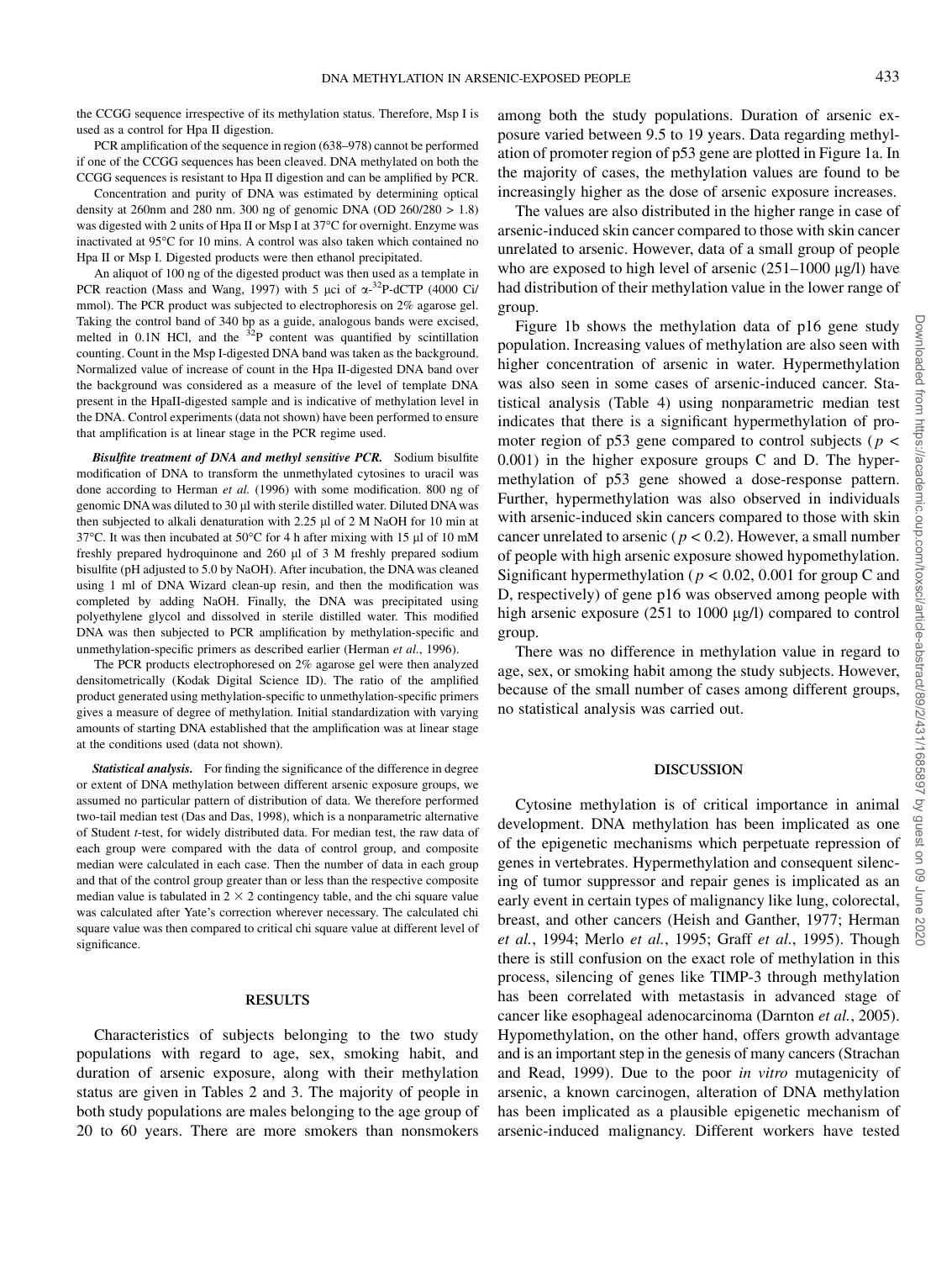| Alseliic iii Driinking water          |                                  |                                                  |                                                       |                                                                       |                                               |                                                              |                                                     |
|---------------------------------------|----------------------------------|--------------------------------------------------|-------------------------------------------------------|-----------------------------------------------------------------------|-----------------------------------------------|--------------------------------------------------------------|-----------------------------------------------------|
| Age group                             | Sex                              | Group A<br>$<$ 50 $\mu$ g/l                      | Group B<br>$51 - 250 \text{ µg/l}$                    | Group C<br>$251 - 500$ $\mu$ g/l                                      | Group D<br>$>500 \mu g/l$                     | Group E<br>300-1000 μg/l<br>(arsenic-induced<br>skin cancer) | Group F<br>$< 50 \mu g/l$<br>(nonarsenic<br>cancer) |
| $<$ 20 years                          | Male                             | $n=2$<br>0.08, 0.19                              | $n=1$<br>0.66                                         | $n=2$<br>1.34, 1.62                                                   | $n=0$                                         | $n=0$                                                        | $n=0$                                               |
|                                       | Female                           | $n=0$                                            | $n=0$                                                 | $n=2$<br>1.50, 1.45                                                   | $n=0$                                         | $n=0$                                                        | $n=0$                                               |
| $21-40$ years                         | Male                             | $n = 6$<br>0.03, 0.20, 0.23,<br>0.25, 0.42, 0.15 | $n=1$<br>1.95                                         | $n=5$<br>1.50, 2.78, 5.00,<br>$0.14\downarrow, 0.06\downarrow$        | $n=5$<br>1.95, 2.04, 2.46,<br>0.181, 4.3      | $n=3$<br>0.85, 1.09, 1.32                                    | $n=2$<br>2.06, 0.79                                 |
|                                       | Female                           | $n=3$<br>0.37, 0.45, 0.15                        | $n=1$<br>0.72                                         | $n=0$                                                                 | $n=2$<br>$0.16\downarrow$ , 2.56              | $n=3$<br>1.00, 1.62, 1.09                                    | $n=0$                                               |
| $41-60$ years                         | Male                             | $n = 4$<br>0.3, 0.27, 0.27, 0.18                 | $n=2$<br>0.78, 2.16                                   | $n=5$<br>1.56, $0.25 \downarrow$ , $0.258 \downarrow$ ,<br>0.061, 2.4 | $n = 3$<br>$2.85, 4.46, 0.01 \downarrow$      | $n = 4$<br>1.42, 3.08,<br>2.09, 2.09                         | $n=5$<br>2.23, 1.61, 0.75,<br>0.125, 0.061          |
|                                       | Female                           | $n=5$<br>0.62, 0.08, 0.09,<br>0.32, 0.19         | $n=2$<br>0.9, 1.41                                    | $n=4$<br>4.66, 1.95, $0.05$ ,<br>$0.12 \downarrow$                    | $n=2$<br>4.45, 2.7                            | $n=1$<br>2.55                                                | $n=0$                                               |
| $>60$ years                           | Male                             | $n = 4$<br>0.7, 1.22,<br>0.32, 0.42              | $n=3$<br>4.00, $0.05\downarrow$ ,<br>$0.08\downarrow$ | $n=0$                                                                 | $n=1$<br>2.15                                 | $n = 4$<br>2.20, 2.23, 1.62, 1.60                            | $n=2$<br>$0.23 \downarrow$ , $0.25 \downarrow$      |
|                                       | Female                           | $n=0$                                            | $n=2$<br>0.191, 1.46                                  | $n=0$                                                                 | $n=2$<br>$0.07\downarrow$ , 0.25 $\downarrow$ | $n=1$<br>2.11                                                | $n=2$<br>0.42, 0.44                                 |
| Smoking status                        | Smoker<br>Nonsmoker<br>Ex-smoker | $n=8$<br>$n = 12$<br>$n=4$                       | $n = 4$<br>$n=5$<br>$n = 3$                           | $n = 9$<br>$n = 8$<br>$n=1$                                           | $n=5$<br>$n = 9$<br>$n=1$                     | $n=7$<br>$n=5$<br>$n = 4$                                    | $n=5$<br>$n=5$<br>$n=1$                             |
| Average duration of<br>exposure (yrs) |                                  | 15.53                                            | 19                                                    | 17                                                                    | 10.86                                         | 19.21                                                        | 14.33                                               |
| Total no. of samples                  |                                  | 24                                               | 12                                                    | 18                                                                    | 15                                            | 16                                                           | 11                                                  |

TABLE 2 Demographic Data and Methylation Status of the p53 Gene Study Groups Exposed to Different Concentration of Arsenic in Drinking Water

Note. Value less than control group median (0.26 in p53 gene study and 0.138 in p16 gene study) is considered as hypomethylation. Hypomethylation cases are marked by ( $\downarrow$ ).  $n =$  sample number.

the hypothesis on cell lines of mammalian origin, after exposure to various doses of arsenic. Specific investigation on p53 tumor suppresser gene demonstrated hypermethylation after exposure of cells to sodium arsenite (Mass and Wang, 1997). It has also been shown that inorganic arsenic exposure reduces p53 expression and up regulates mdm2 (Hamadeh et al., 1999). Further, post-UV p53 dependent p21 expression is greatly suppressed after arsenic exposure, thus overriding the post-UV block in cell cycle progression (Vogt and Rossman, 2001). Studies from endemic areas of Taiwan have reported mutations of p53 in arsenic-induced skin cancer, and these mutations are apparently of different types than those observed in UV-induced skin cancer (Hsu et al., 1999). Hypomethylation of genes after arsenic exposure has also been reported in studies done on cell lines (Mass and Wang, 1997). In an arbitrarily primed methyl-sensitive PCR assay, Mass found both hypermethylation and hypomethylation of different DNA sequences, their ratio being 3:1. The sequences corresponded mostly to putative promoter regions (Zhong and Mass, 2001).

In another significant work, it has been shown that chronic low level of arsenic exposure on rat liver epithelial cells produced highly aggressive malignant cells, and hypomethylation of DNA was detected using  $\alpha$  satellite DNA (Zhao *et al.*, 1997). A study of lung cancer patients (Woodson et al., 2001) showed that hypomethylation of p53, particularly within the hypermutable 5–8 exons, was significantly related to lung cancer risk. Thus, aberrant methylation has been documented as a probable mechanism of various types of carcinogenesis.

Our study is the first report on DNA hypermethylation in subjects suffering from arsenic toxicity due to chronic arsenic exposure in a dose-dependent manner. A small number of people with high arsenic exposure showed hypomethylation. Cases of both hyper- and hypomethylation leading to silencing of tumor suppressor and activation of oncogenes have been documented in different types of cancers. A recent work, (Gaudet et al., 2003) using genetically modified mice, indicated that hypomethylation per se might lead to tumorigenicity, possibly through genomic instability. We have detected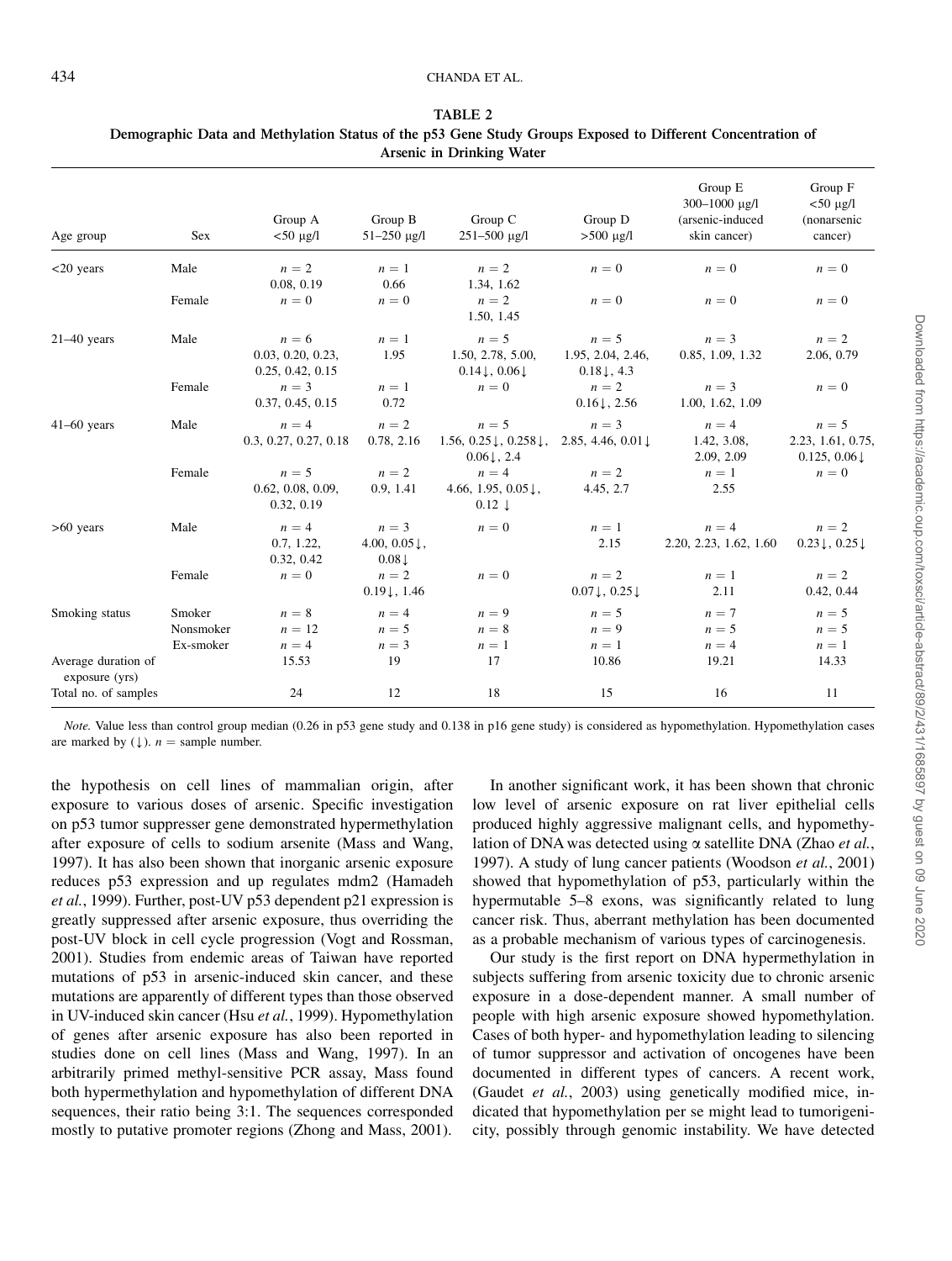| Age group                       | <b>Sex</b>                       | Group O<br>normal                                                             | Group A<br>$0 - 50 \mu g/l$                                | Group B<br>51-250 μg/l                         | Group C<br>$251 - 500$ $\mu$ g/l                       | Group D<br>$>500 \mu g/l$                | Group E<br>300-1000 μg/l<br>(arsenic skin cancer) |
|---------------------------------|----------------------------------|-------------------------------------------------------------------------------|------------------------------------------------------------|------------------------------------------------|--------------------------------------------------------|------------------------------------------|---------------------------------------------------|
| $<$ 20 years                    | Male                             | $n=0$                                                                         | $n=0$                                                      | $n=0$                                          | $n=0$                                                  | $n=1$<br>0.857                           | $n=0$                                             |
|                                 | Female                           | $n=0$                                                                         | $n=0$                                                      | $n=0$                                          | $n=0$                                                  | $n=1$<br>0.900                           | $n=0$                                             |
| $21-40$ years                   | Male                             | $n = 9$<br>0.053, 0.056, 0.067<br>0.072, 0.128, 0.138,<br>0.168, 0.214, 0.278 | $n=5$<br>$0.095\downarrow$ , 0.158, 0.175,<br>0.290, 0.296 | $n=1$<br>0.739                                 | $n = 4$<br>$0.0863 \downarrow$ , 0.186,<br>4.92, 3.611 | $n=2$<br>0.326, 1.131                    | $n=0$                                             |
|                                 | Female                           | $n = 2$<br>0.219, 0.262                                                       | $n=0$                                                      | $n = 3$<br>0.704, 0.554,<br>$0.131 \downarrow$ | $n = 4$<br>3.62, 0.953,<br>0.792, 2.503                | $n=2$<br>0.348, 1.289                    | $n=0$                                             |
| $41-60$ years                   | Male                             | $n=0$                                                                         | $n=1$<br>0.369                                             | $n=1$<br>0.169                                 | $n=2$<br>0.202, 5.67                                   | $n = 4$<br>1.274, 1.350,<br>1.806, 1.923 | $n = 4$<br>13.26, 1.131,<br>15.88, 4.16           |
|                                 | Female                           | $n=0$                                                                         | $n=1$<br>0.466                                             | $n=0$                                          | $n=2$<br>4.24, 2.489                                   | $n=0$                                    | $n=2$<br>$0.112$ , $0.101$                        |
| $>60$ years                     | Male                             | $n=0$                                                                         | $n=0$                                                      | $n = 4$<br>0.181, 0.501,<br>0.530, 0.399       | $n=0$                                                  | $n = 3$<br>1.468, 2.303,<br>7.669        | $n=0$                                             |
|                                 | Female                           | $n=0$                                                                         | $n=1$<br>0.567                                             | $n=0$                                          | $n=1$<br>0.901                                         | $n=2$<br>3.770, 2.062                    | $n=0$                                             |
| Smoking status                  | Smoker<br>Nonsmoker<br>Ex-smoker | $n=8$<br>$n = 2$<br>$n=1$                                                     | $n = 6$<br>$n=2$<br>$n=0$                                  | $n=5$<br>$n=3$<br>$n=1$                        | $n = 6$<br>$n=7$<br>$n=0$                              | $n = 9$<br>$n=5$<br>$n=1$                | $n=3$<br>$n=2$<br>$n=1$                           |
| Average duration<br>of exposure |                                  |                                                                               | 12 years                                                   | 7.71 years                                     | $10.86$ years                                          | 9.51 years                               | 14 years                                          |
| Total no. of Samples            |                                  | 11                                                                            | 8                                                          | 9                                              | 13                                                     | 15                                       | 6                                                 |

TABLE 3 Demographic Data and Methylation Status of the p16 Gene Study Groups Exposed to Different Arsenic Concentration in Drinking Water

hypomethylation in a small number of our cases. However, like the tissue culture study, our results also indicate that DNA hypermethylation is the primary effect after arsenic exposure, and hypomethylation occurs only after prolonged exposure at higher dose.

The mechanism of DNA hypermethylation after arsenic exposure is not clear. A major detoxifying metabolic route for arsenic in humans is methylation of arsenic catalyzed by a methyltransferase using SAM as the methyl donor, resulting in the production of MMA and DMA. The arsenic methyltransferase uses the same methyl donor SAM as DNA methyltransferase and other methyltransferases. Arsenic exposure might cause induction of cytosine methyltransferase, as increase of mRNA of this enzyme after arsenite exposure has been reported (Goering et al., 1999), and this might explain the initial hypermethylation. On the other hand, prolonged arsenic exposure may cause depletion of the SAM methyl donor pool due to overconsumption of the methyl groups by arsenic methyltransferase. The lack of methyl groups would result in inability to maintain methylated cytosine in DNA, resulting in hypomethylation (Mass and Wang, 1997). Arsenic metabolism is mediated through methylation. So methionine content of the diet, and polymorphisms of genes, which participate in the detoxification pathway, are also expected to influence the methylation status.

In the phase I study, methylation profile has been studied by methyl-sensitive restriction endonuclease (HpaII) digestion and subsequent amplification. This method is based on the inability of the methyl-sensitive restriction enzyme to cleave the sequence that contains methylated CpG sites and provides assessment of methylation status of CpG islands, quantitatively. However, the fragment analyzed contains two methylation sites, and this technique fails to detect methylation at a single site. Further, incomplete digestion by the restriction enzyme HpaII will produce amplified PCR product and give a false positive result for methylation. Hence, we have used MspI control with each sample and normalized our data with that of MspI-digested DNA, as detailed in materials and methods.

Bisulfite modification and subsequent methylation-specific PCR analysis of modified DNA was also done by us to assess the degree of methylation of promoter region of p16 gene. Bisulfite modification of DNA offers the conversion of all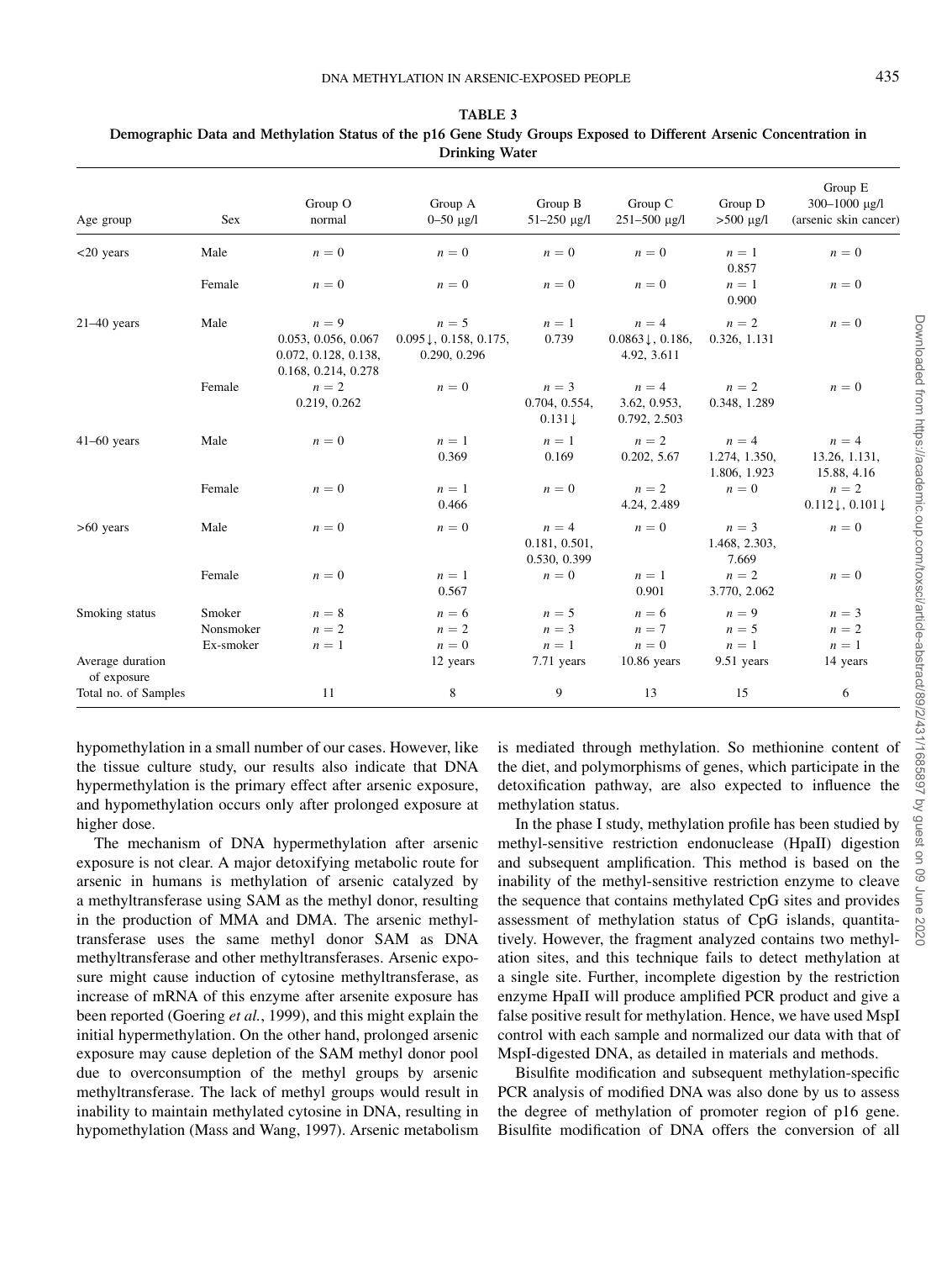

FIG. 1. Distribution of DNA methylation status in people exposed to different arsenic concentration (measured in  $\mu$ g/l) of arsenic in drinking water with and without skin malignancy. "O" denotes surface water. In (a) methylation status is normalized value of increase in incorporated count in HpaII band over background. In (b) it is the ratio of amplification products with methylation-specific primer over unmethylation-specific primers.

| <b>TABLE 4</b>                                          |
|---------------------------------------------------------|
| Nonparametric Median Test for DNA Methylation Status in |
| p53 and p16 Gene Study Population                       |

| Gene       | Group                 | Level of As<br>exposure $(\mu g/l)$ | Chi square values for<br>DNA methylation |
|------------|-----------------------|-------------------------------------|------------------------------------------|
| p53 study  | $\mathsf{A}$          | < 50                                |                                          |
| population | $n = 24$              |                                     |                                          |
|            | B                     | $51 - 250$                          | 3.125, p < 0.1                           |
|            | $n=12$                |                                     |                                          |
|            | C                     | $251 - 500$                         | 10.045, $p < 0.001$                      |
|            | hyper $n = 11$        |                                     | 0.74, $p > 0.3$                          |
|            | hypo $n = 7$          |                                     |                                          |
|            | D                     | 500-1000                            | 11.47, $p < 0.001$                       |
|            | hyper $n = 10$        |                                     | 0.97, p > 0.3                            |
|            | hypo $n = 5$          |                                     |                                          |
|            | E                     | 300-1000                            | 23.43, $p < 0.001$                       |
|            | $n = 16$              |                                     |                                          |
|            | Arsenic-induced       |                                     |                                          |
|            | cancer                |                                     |                                          |
|            | F                     | < 50                                | 2.52, $p < 0.2$                          |
|            | $n=11$                |                                     | (Group E vs. Group F)                    |
|            | Skin cancer unrelated |                                     |                                          |
|            | to arsenic            |                                     |                                          |
| p16 study  | $0, n = 11$           | Surface water                       |                                          |
| population |                       |                                     |                                          |
|            | A, $n=8$              | $0 - 50$                            | 0.93                                     |
|            | B, $n=9$              | $51 - 250$                          | 1.81                                     |
|            | C, $n = 13$           | $251 - 500$                         | 6.04, $p < 0.02$                         |
|            | D, $n = 15$           | 500-1000                            | 15.75, $p < 0.001$                       |
|            | E, $n = 6$            | 300-1000                            | Sample number too small<br>for analysis  |
|            | Arsenic-induced       |                                     |                                          |
|            | skin cancer           |                                     |                                          |

unmethylated cytosine to uracil, whereas the methylated cytosine remains unaltered. The modified DNA was then subjected to PCR amplification using methylation- and unmethylation-specific primers to discriminate between methylated and unmethylated DNA, taking advantage of sequence difference which results from bisulfite modification. Incompletely modified DNA (DNA incompletely reacted with bisulfite) can also be distinguished, because marked sequence differences exist between these DNAs. Use of wild-type sequence-specific primers on bisulfite-treated DNA failed to produce any amplification, indicating complete modification. We are the first to report significant hypermethylation of p16 gene among people exposed to arsenic in high dose (251–1000 lg/l) compared to control group. Hypermethylation has also been seen in a few cases of arsenic-induced skin cancer.

Our data does not indicate any difference in methylation level in different age, sex, or smoker groups. However, no statistical analysis could be done due to the small number of samples in the different subgroups.

In conclusion, our study shows that arsenic exposure does alter (increase or decrease) DNA methylation pattern in many genes important in carcinogenesis in the DNA of the peripheral leucocytes of the exposed population.

### ACKNOWLEDGMENT

Research funding was available from DNGM research Foundation, Kolkata. Arsenic testing of the water samples was carried out in trace element laboratory developed by funding from USEPA grant No: R 826137–01– 0 and NIEHS grant No: P 42 E 504705 through Center for Occupational and Environmental Health, University of California, Berkeley, CA. Conflict of interest: none declared.